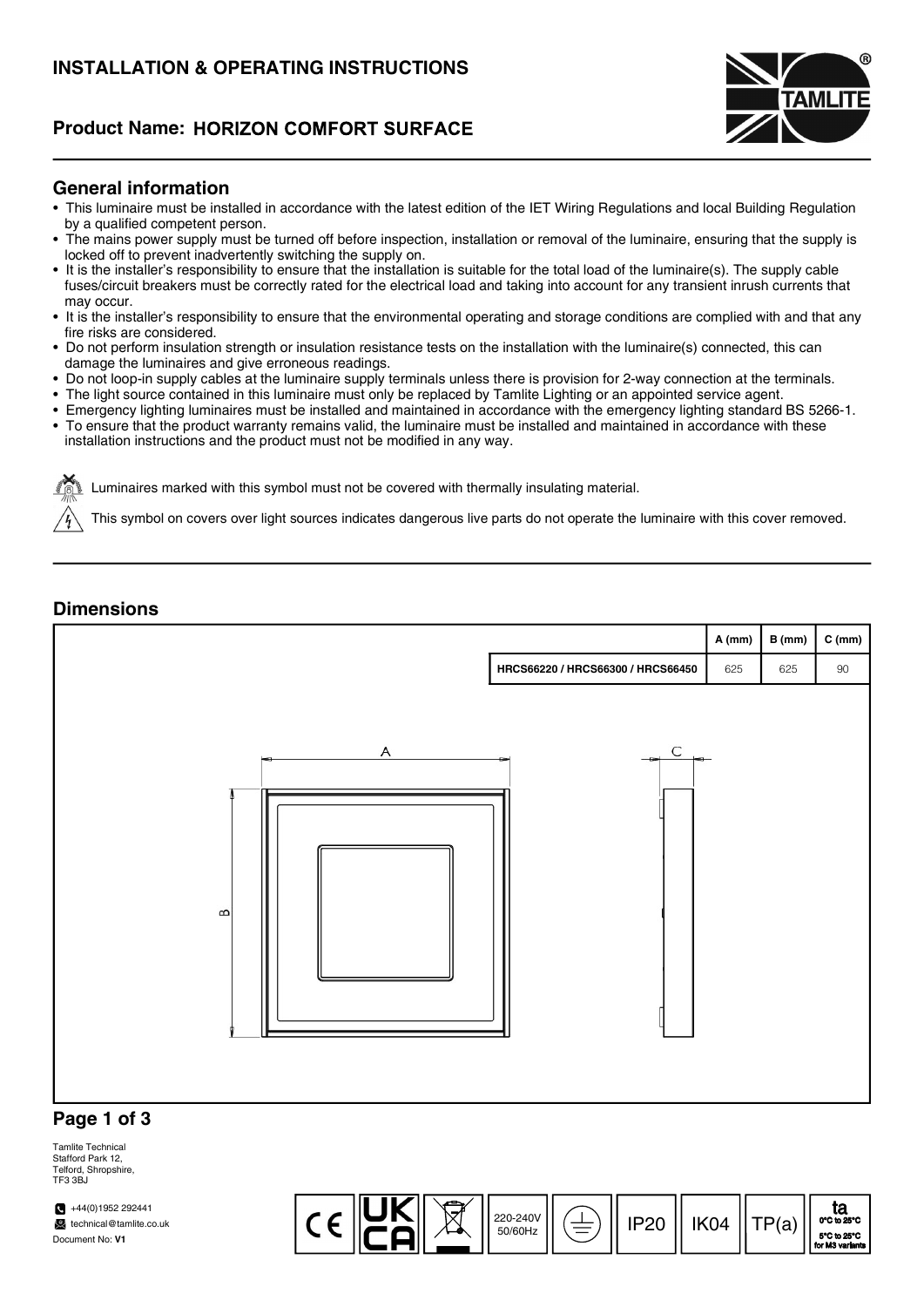# INSTALLATION & OPERATING INSTRUCTIONS



### **Product Name: HORIZON COMFORT SURFACE**



# Page 2 of 3

Tamlite Technical Stafford Park 12, Telford, Shropshire, TF3 3BJ

 $\blacksquare$  +44(0)1952 292441 technical@tamlite.co.uk Document No: V1